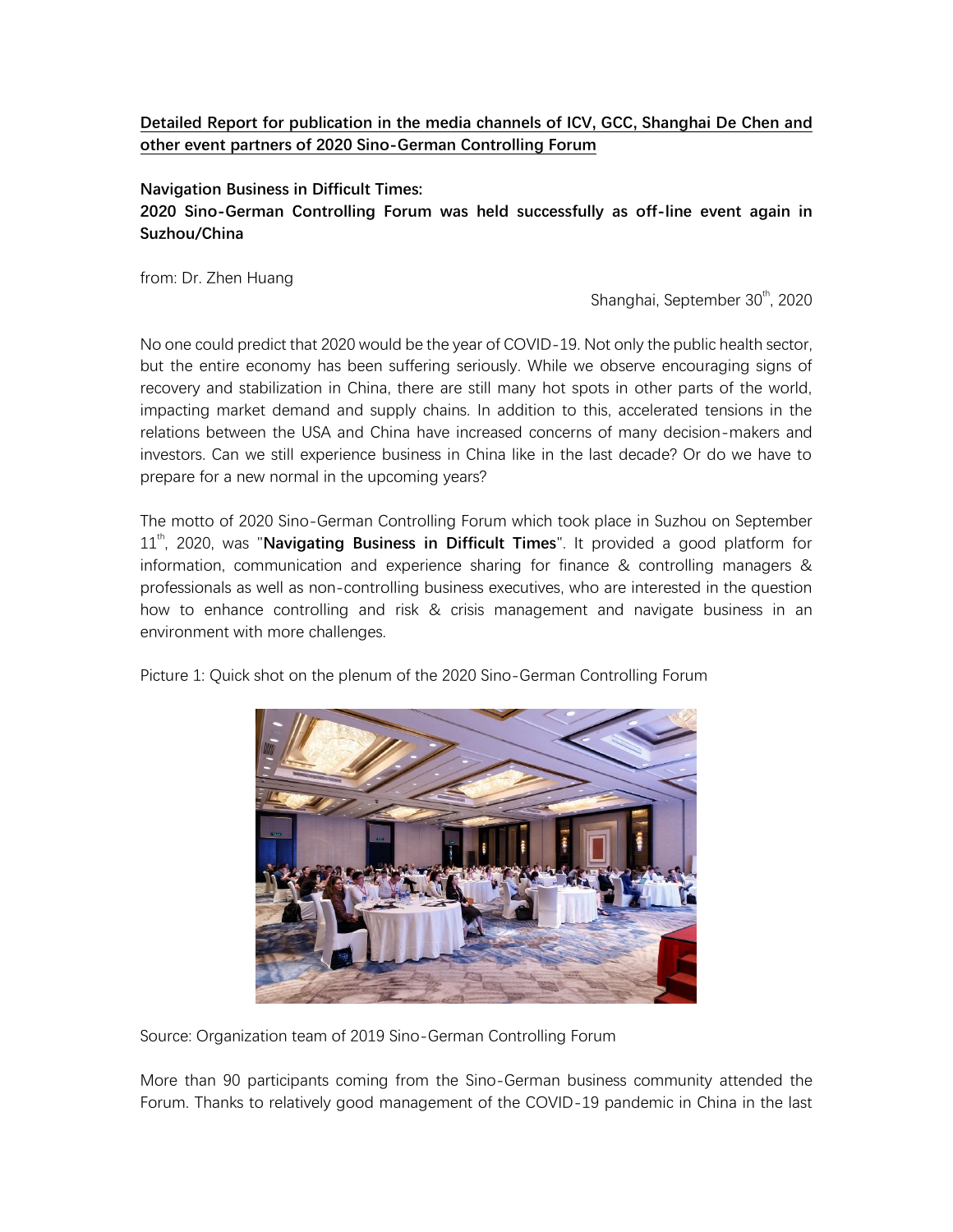months, the one-day conference could be held successfully just as it was in the past years and as one of the large off-line events of Sino-German business community in China.



Picture 2: Part of VIP Speakers and Moderators of 2020 Sino-German Controlling Forum

From left to right: Dr. Zhen Huang (Corporate Performance One / Shanghai De Chen), Mr. Aaron Wang (Eaton Group), Ms. Jing Tang & Ms. Bei Zhao (Porsche China), Mr. Chaoting Chen & Mr. Francesco Ingarsia (Schaeffler Greater China), Ms. Jie Shen & Mr. Michael Muell (Schaeffler Greater China), Mr. Michels Volker (Jungheinrich), Mr. Arjan van der Oort (Boehringer Ingelheim), Mr. Alexander Prautzsch (PwC China), Mr. Xin Li (Volkswagen Group China) & Ms. Dr. Sigrid Winkler (German Chamber Shanghai),

Not in the picture are the VIP speakers: Ms. Shirley Wang (Deloitte China) & Ms. Claudia Maron (DATEV eG / ICV Germany, who participated in the Forum as online speaker in the afternoon hours)

Source: Organization team of 2019 Sino-German Controlling Forum

The Forum was opened by Ms. Dr. Sigrid Winkler, Executive Chamber Manager of German Chamber of Commerce (GCC) in China | Shanghai.

Picture 3: Ms. Dr. Sigrid Winkler (GCC) during her opening speech

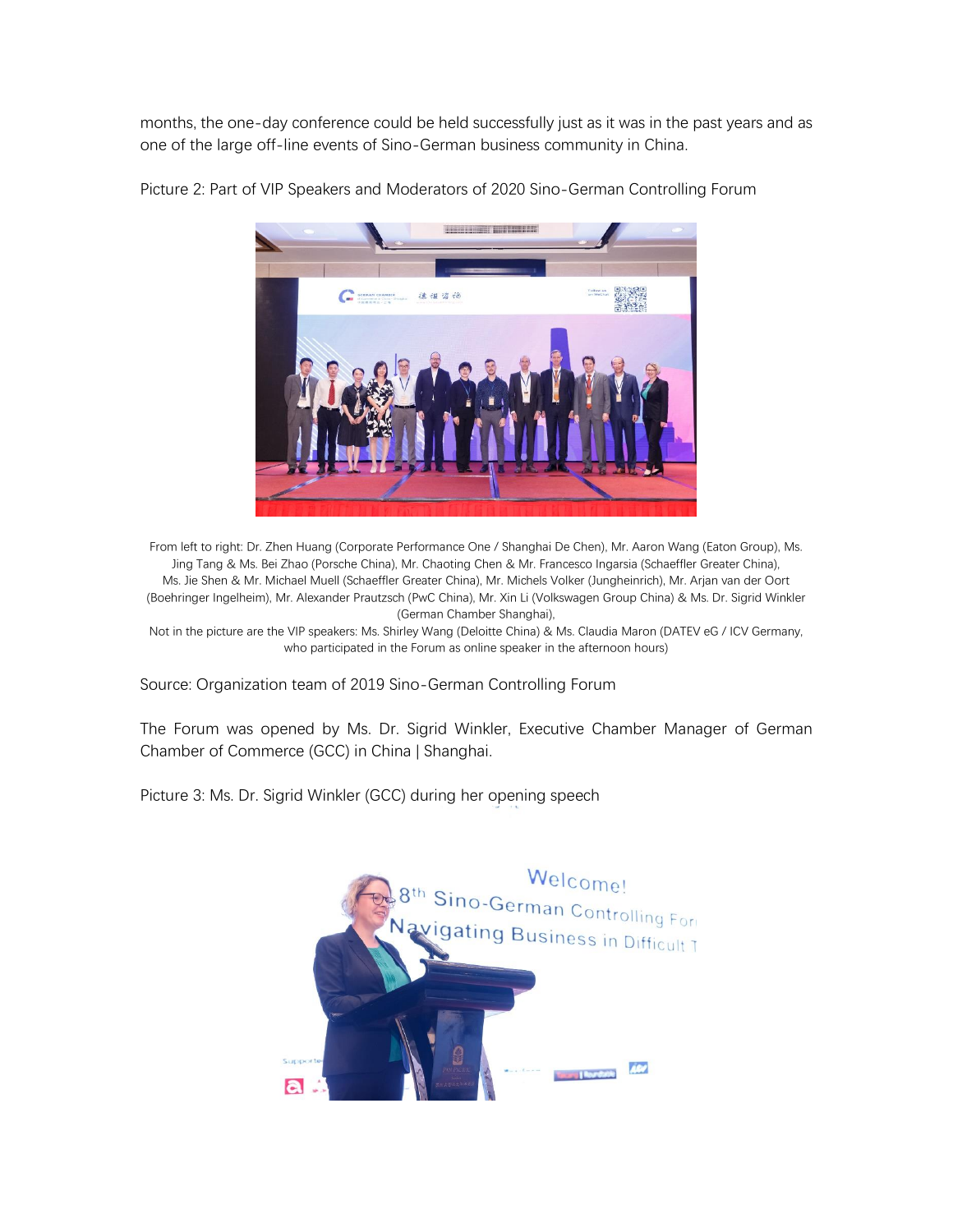The keynote speaker in the morning hours was **Mr. Xin LI**, Head of Corporate Finance, Head of Brand Controlling Volkswagen Passenger Cars & Head of Finance Skoda at Volkswagen Group China (VGC).



Picture 3: Keynote Speaker Mr. Xin LI from Volkswagen Group China

Source: Organization team of 2019 Sino-German Controlling Forum

Mr. Li highlighted the specific VUCA situation of Chinese passenger car market and the very importance of controlling for management transparency and business efficiency in Corona/post-Corona era. He provided a short introduction into Integral Planning & Simulation Project (IPSP) of VGC, which should create a powerful digital platform for integral planning, forecast and reporting based on SAP HANA data. He pointed out that the journey towards integration and digitalization is not an easy one due to high complexity and diversity of the world of VGC. In economic difficult times such as we are currently experiencing, controllers should be able to quickly provide transparency for decision makers and help them to take corrective actions more effectively. Higher requirements on controlling work call for transformation of finance & controlling. Besides system change/digitalization, one should not forget the importance of structure/resouce allocation, skills/business understanding and change of roles and attitudes of controllers.

Following the keynote presentation session, two parallel workshops were available for the participants in the morning hours.

The first workshop was led by **Mr. Arjan van der Oort**, CFO at Boehringer Ingelheim and **Ms. Shirley WANG**, Partner for Financial Advisory Services at Deloitte China. Their topic was digitalization for financial forecasting and Robotic Process Automation (RPA) for tax. Based on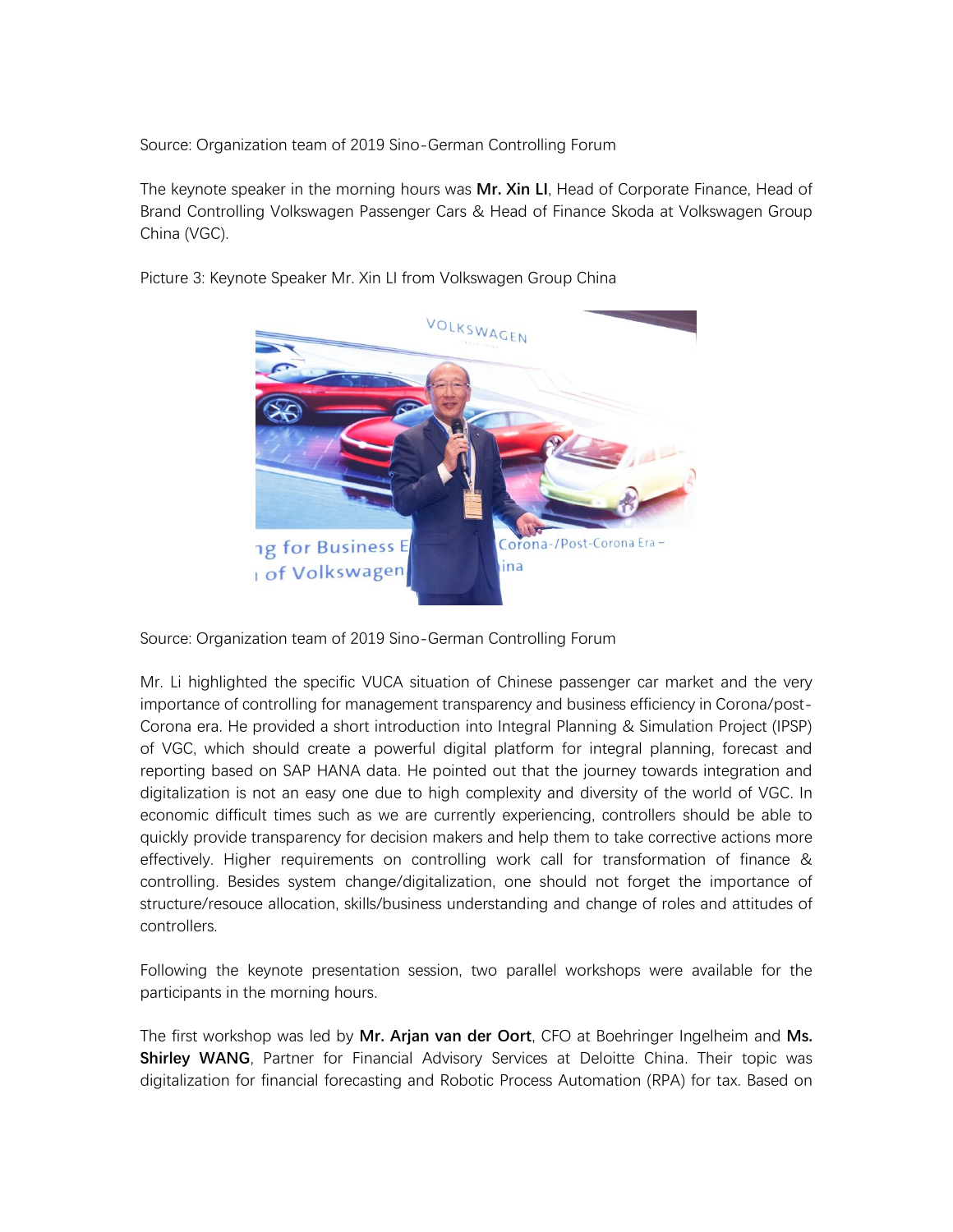project initiatives at Boehringer Ingelheim in China, they shared their experience and views on how to overcome the shortcoming of tradtional approachs using digital tools.

Picture 4: Mr. Arjan van der Oort (Boehringer Ingelheim China) and Ms. Shierly Wang (Deloitte China) in the workshop "Digitalization Initiatives for Financial Forecasting and Tax at Boehringer Ingelheim in China"





Source: Organization team of 2019 Sino-German Controlling Forum

The second workshop in the morning hours was focusing on the credit work and collection skills in difficult times. The workshop speaker was **Mr. Aaron WANG**, who is Order-To-Cash (OTC) process leader and senior credit manager at the US company Eaton (China) Investments Co., Ltd. In his presentation, Mr. Wang discussed with the participants about different practical approaches related to credit control and credit risk management in Chinese business environment. In his view, a qualified specialist for credit control and collection must not only have profound financial knowledge but sound business understanding and good communication skills.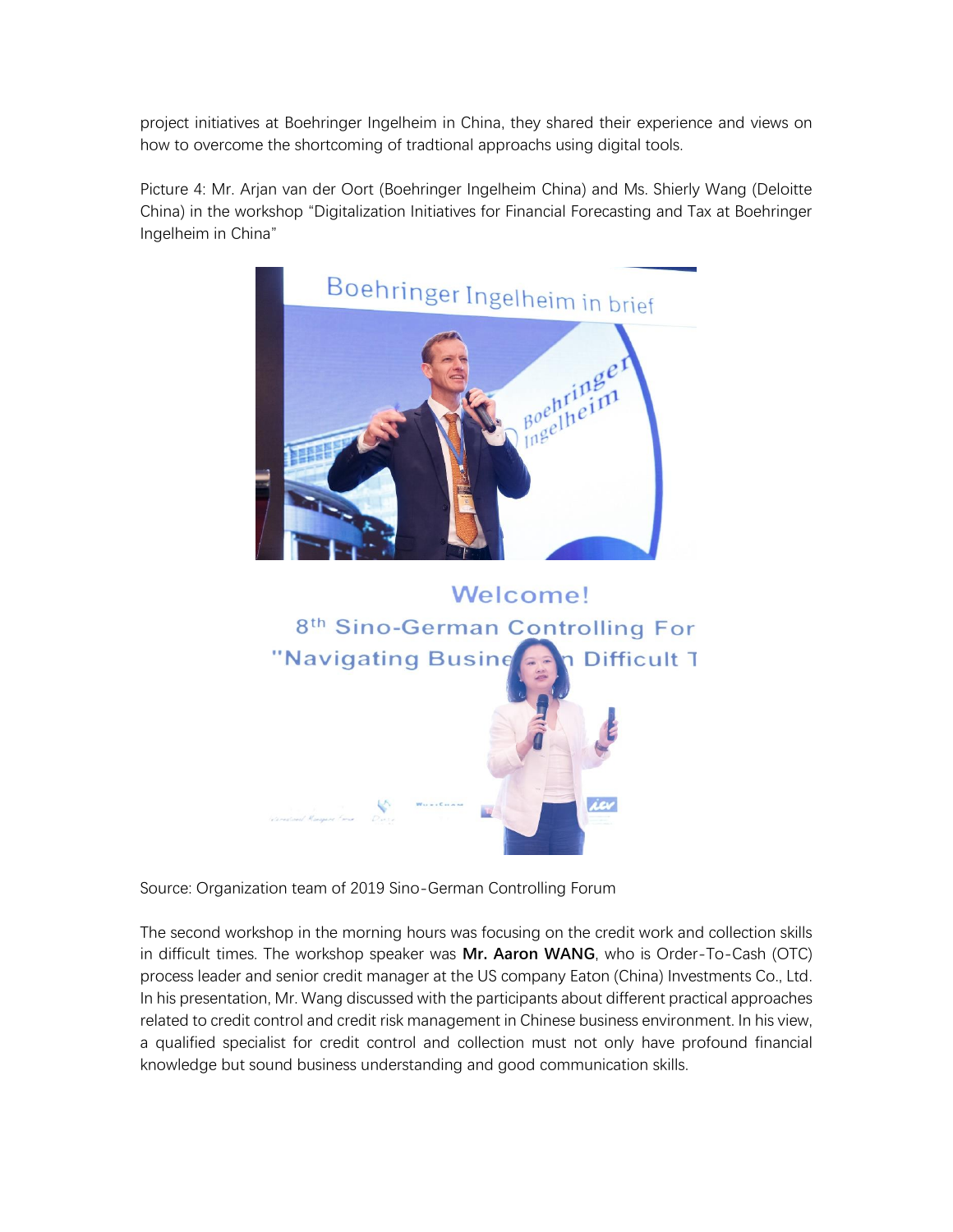Picture 5: Mr. Aaron WANG from Eaton Group China in the workshop "Cash is King – How to Improve Credit Work & Collection Skills"



Source: Organization team of 2019 Sino-German Controlling Forum

In the afternoon hours, there were three parallel workshops available for the participants:

**Ms. Bei ZHAO**, Director of Accounting at Porsche China and her colleague **Ms. Jing TANG**, Senior Manager of Data and Risk Management at Porsche China shared their experience and lessons learnt on the journey of digitalization in finance at Porsche China. After a short introduction into "Mission D" (D for Digitalization), the vision and project initiatives of Porsche China for digitalization, they showed their project work on BI and data management and discussed with the participants about opportunities and limitations of RPA for daily finance and tax work.

Picture 6: Ms. Bei ZHAO (right) & Ms. Jing TANG (left) in the workshop "Digitalization in Finance: First Experience & Lesson Learnt at Porsche China"

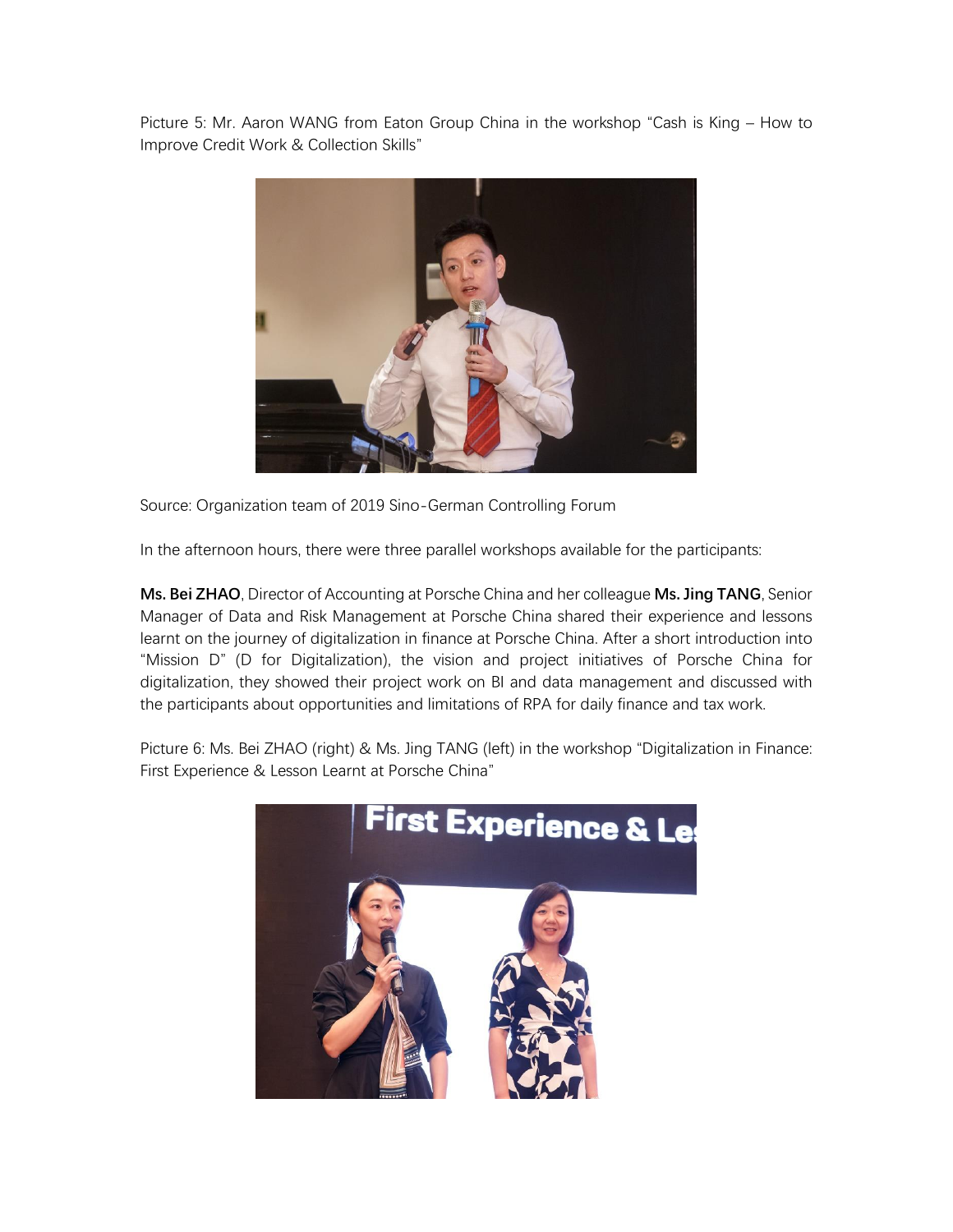**Mr. Michels Volker**, Head of Controlling APAC at Jungheinrich China, presented the SPEED program which was a project initiative of Jungheinrich focusing on lean production with extremely short lead times. Although the program has been very successful, he pointed out that one can ask if such programs may be the best possible answer to today's dynamic environment in China nor not. In his view, business leaders and controllers should frequently rethink the question of "doing the things right vs. doing the right things" and push their organization to achieve more adaptability which is as important as efficiency in current market environment characterized by high volatilities and uncertainties.

Picture 7: Mr. Michels Volker from Jungheinrich in the workshop "SPEED vs. Adaptability at Jungheinrich: Paradigm Shift in Dynamic Times?"



Source: Organization team of 2019 Sino-German Controlling Forum

**Ms. Jie SHEN**, Supervisor for Accounts Payable, and her colleague **Mr. Michael Muell**, SAP FI Consultant at Schaeffler Greater China shared their experience and insights on the topic of digital dashboarding and KPI reporting. Taking AP-related KPI reporting and management as an example, both speakers demonstrated how automation and digitalization can help team members in gaining new insights into their daily work and in setting reasonable targets for performance improvement. The workshop was moderated by Mr. Chaoting CHEN who is Senior Director of Schaeffler Greater China responsible for Shared Financial Service Center.

Picture 8: Mr. Michael Muell (left) and Ms. Jie SHEN (right) in the workshop "Gaining New Insights – Dashboarding @ Schaeffler"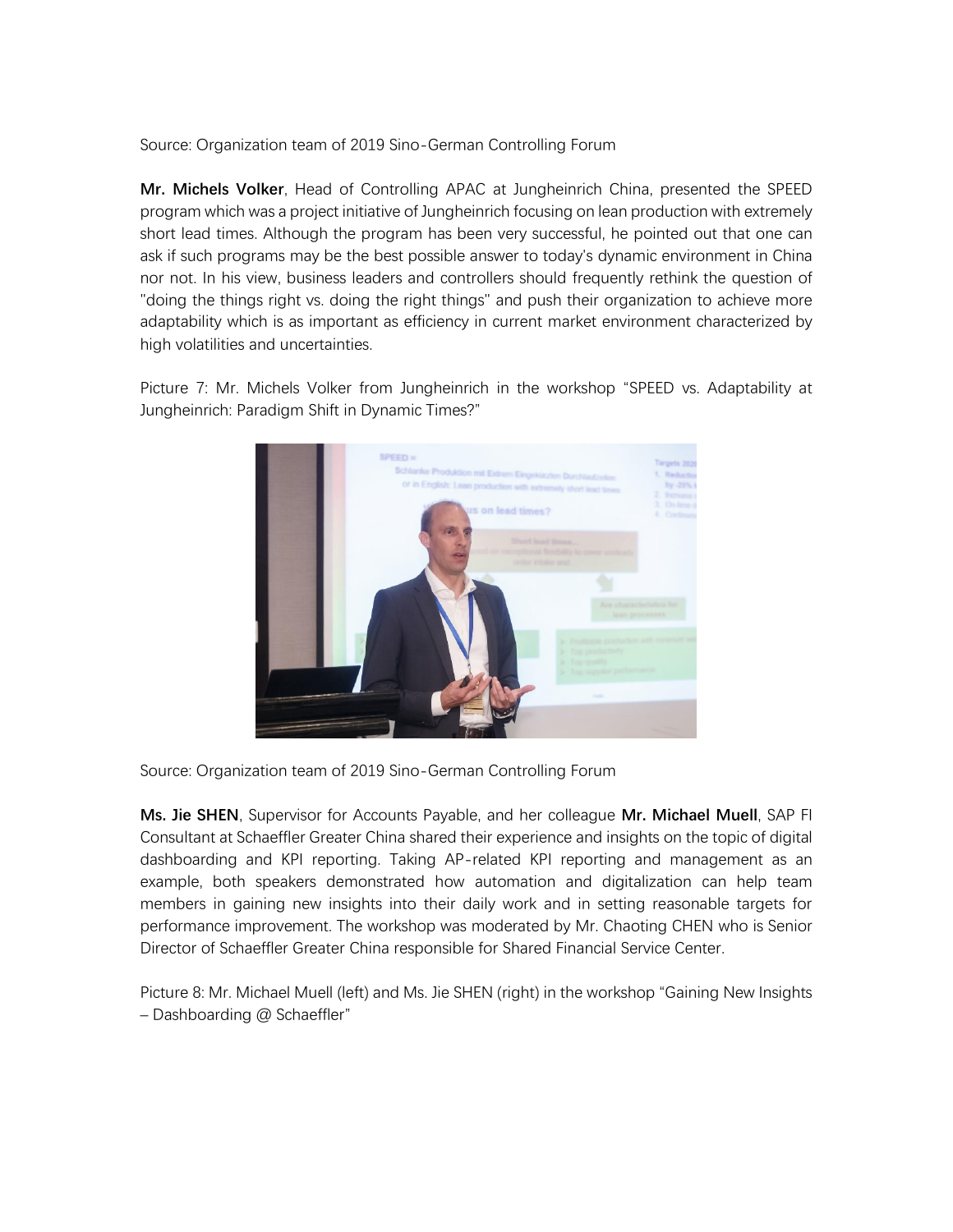

One of the highlights of 2020 Forum in the afternoon hours was the keynote speech provided by Ms. Claudia Maron, Head of Governance at DATEV eG and Board Member of International Association of Controllers (ICV): Thanks to online meeting technology of ZOOM, Ms. Maron joined the Forum as online speaker. Based on survey results of ICV/WHU and working paper from ICV Think Tank, she reported how CFOs and controllers in German-speaking countries evaluate the current situation of their companies, what companies can do in different phases of crisis management, which roles controllers can/should take for crisis management and which major future trends of controlling are expected by survey participants in German-speaking countries.



Picture 9: Online presentation of Ms. Claudia Maron via ZOOM in the afternoon hours

Source: Organization team of 2019 Sino-German Controlling Forum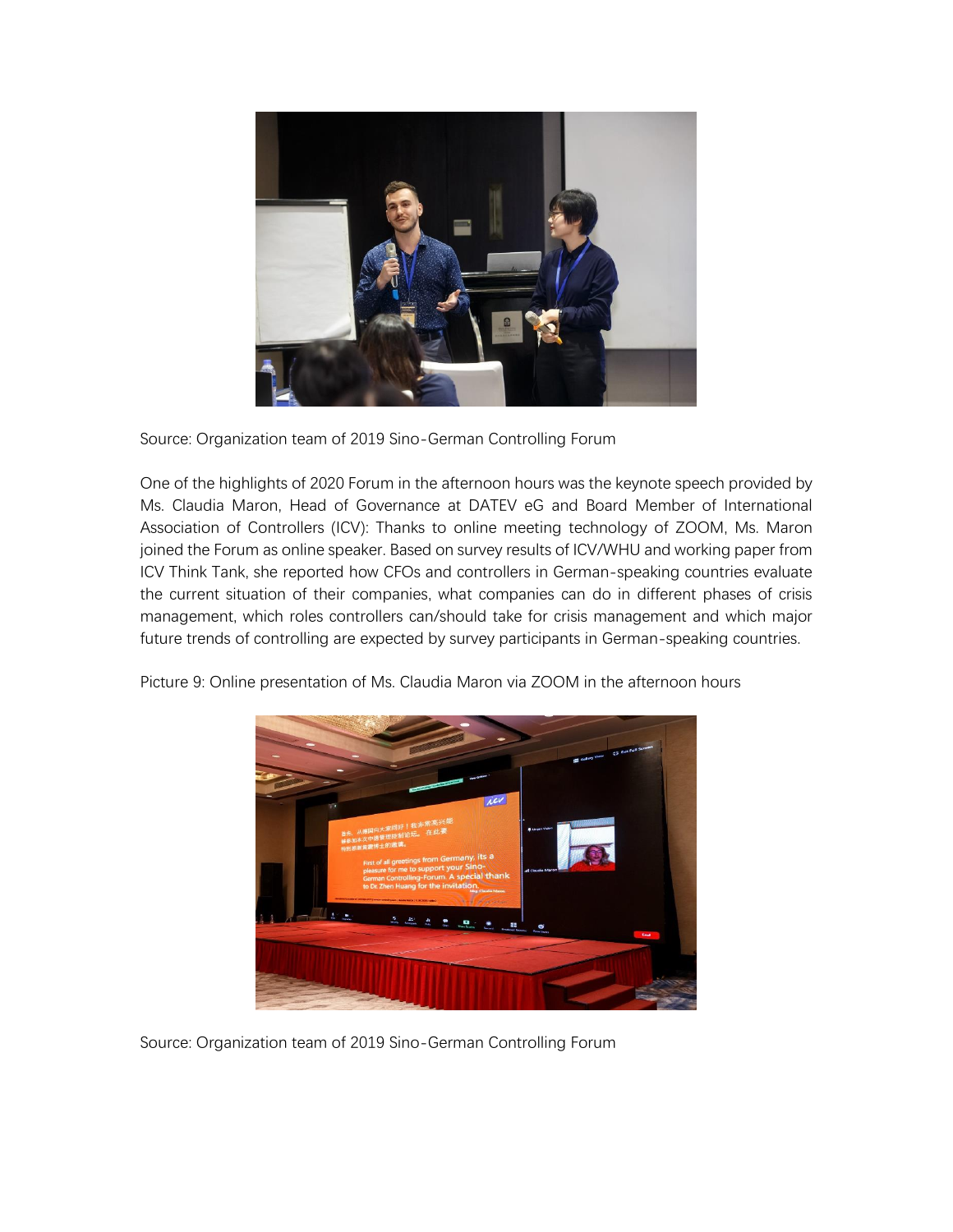While German/European companies seem to still focus management attention on crisis management due to continued instable situation of COVID-19 pandemic there, most companies in the Sino-German business community seem to have returned to normality thanks to relatively good management of the pandemic in China. More than 60% of the surveyed Forum participants have been shifting their attention to other risk factors. On first place is the impact of increasing geopolitical tensions between the USA and China on future business. This is one of the interesting findings of the 2020 Controlling Survey which is the annual ad-hoc survey among all Forum participants. In this year, 62 participants in total took part in this quick online/mobile survey. The preliminary results collected from the first 52 respondants (until 15:00 of the Forum day) were presented by Dr. Zhen Huang, management consultant & trainer and moderator of the Forum.

Picture 10: Dr. Zhen Huang (management consultant and trainer, forum moderator) during the presentation of the preliminary result of 2020 Controlling Survey in the afternoon hours



Source: Organization team of 2019 Sino-German Controlling Forum

As in the past years, the final session of the Forum was the Panel Discussion in which most speakers of the Forum took part. The discusson was moderated by Mr. Alexander Prautsch, Director at Tax Services of China Tax & Business Advisory Services of PwC. All speakers see digitalization as the major future trend for finance & controlling. One discussion point was the different business and controlling environment in China and in German-speaking countries where HQ of many participants' company are located in. More two-way communication and intensified staff exchange with HQ are important for improving multual understanding and cooperation. And enhanced controlling and risk management call for better qualified local controllers. In this context, right role perception and attitude, sound business understanding, and communication skills are equal or even more important than financial knowledge.

Picture 11: Panle discussion in the afternoon hours of the Forum day